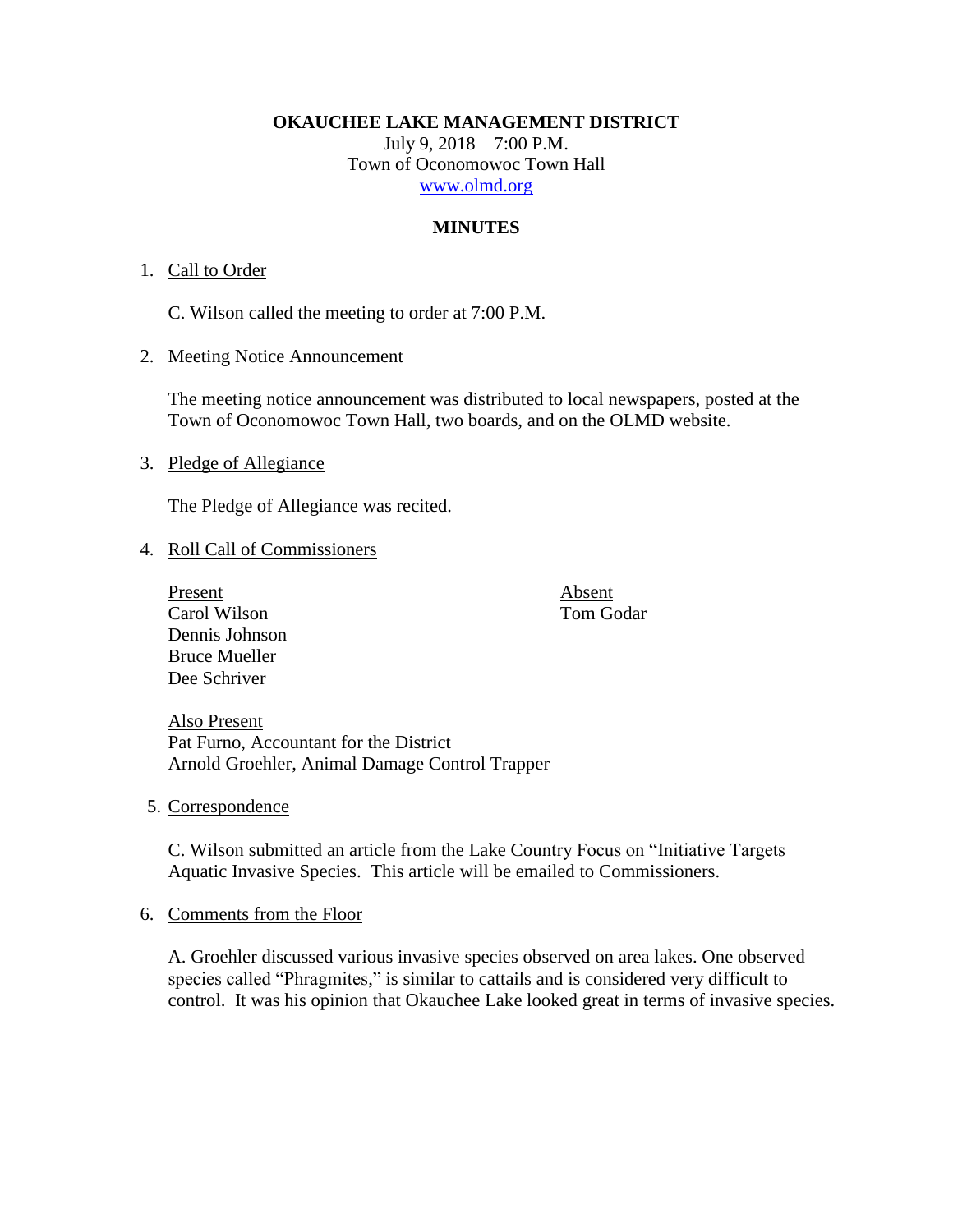Okauchee Lake Management District Meeting July 9, 2018 Page 2 of 4

#### 7. Comments from Committee Members

D. Johnson described the appearance of "Elodea" in the lake. It has dark green leaves arranged in whorls of two to seven along the stem. The plant is a "good weed" and provides good fish habitat.

B. Mueller noted an excessive number of residential boat slips for some properties. Discussion of this topic will be placed on the next agenda.

## 8. Discuss & Act on Report of the Treasurer

D. Schriver reported the following:

| Total Revenues:     | \$328,683.27 |
|---------------------|--------------|
| Total Expenditures: | \$122,240.72 |
| Total:              | \$206,442.55 |

**B. Mueller moved to accept the Report of the Treasurer as presented. D. Johnson seconded the motion. There was no further discussion. All were in favor. Motion carried unanimously.**

#### 8. Approve Checks & Vouchers

As requested by T. Godar at the last meeting, P. Furno provided Ccommissioners with a listing of moorings.

**B. Mueller moved to approve bills to be paid. D. Schriver seconded the motion. There was no further discussion. All were in favor. Motion carried.**

## 10. Approve Minutes of the Previous Meeting

**D. Schriver moved to approve the June 11, 2018 meeting minutes as presented. B. Mueller seconded the motion. There was no further discussion. All were in favor. Motion carried.**

#### 11. Presentation by Arnold Groehler Regarding 2019 Muskrat Control Program

A. Groehler, Animal Damage Control Trapper, provided an overview of the Muskrat Control Program for a "2018 Fall Phase" and potential trapping options for 2019. The "Spring Phase" of the process took longer than anticipated and concluded in mid-June. His original estimation of one week was unrealistic due to the number of boat lifts, shape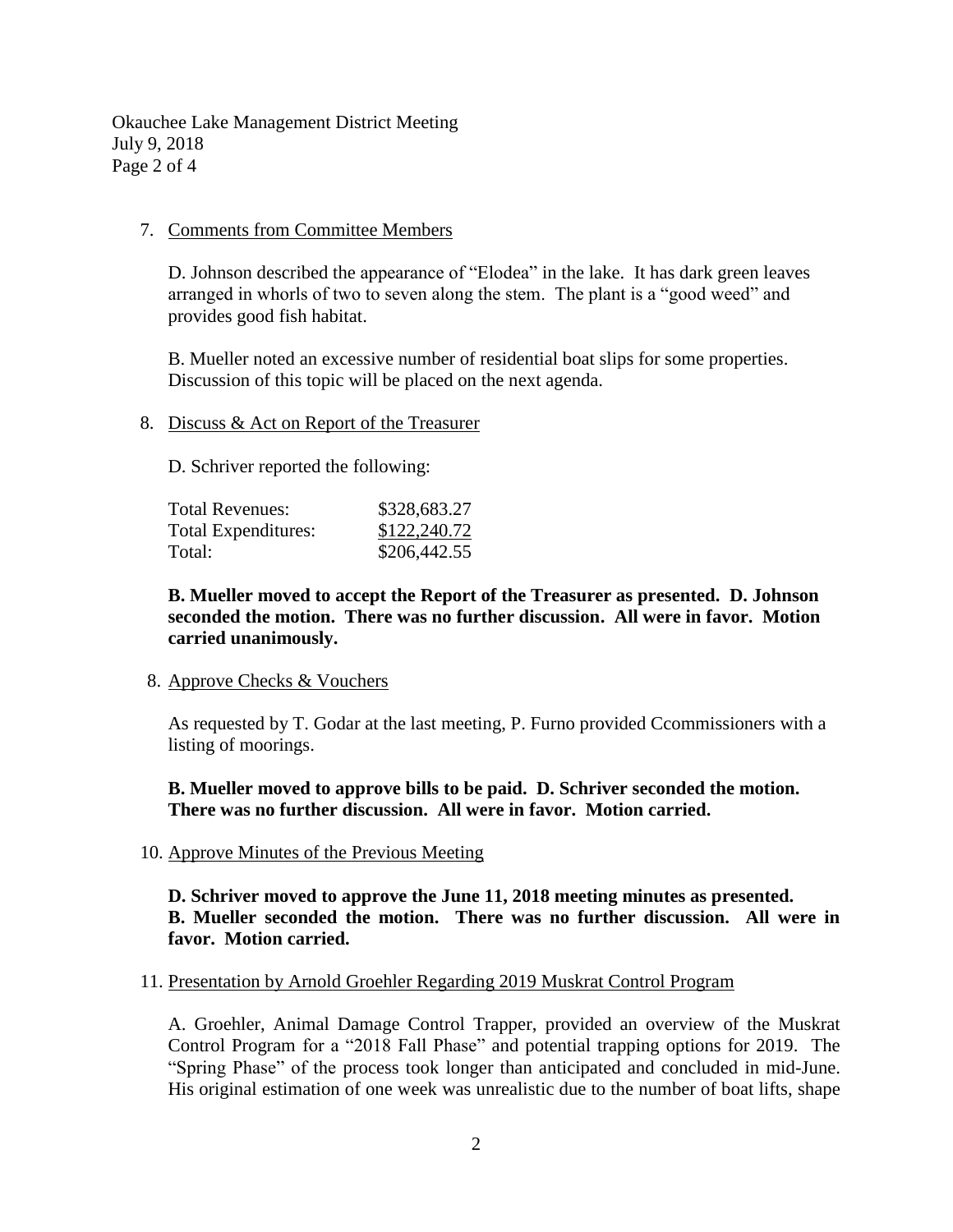Okauchee Lake Management District Meeting July 9, 2018 Page 3 of 4

> of the shoreline and the number of returning out-of-town residents who called him upon their return. He did his best to accommodate as many people as possible. Some properties had inaccessible boathouses due to the congestion of personal property located inside the boathouse. Over time fewer muskrats were observed. Lakeshore property owners confirmed this observation as well. Approximately 349 muskrats were trapped. The correlation of muskrat populations and weather patterns were discussed. Fall trapping activity near the end of November was recommended due to boatlifts and piers being removed by property owners at that time of year. Many residents had requested he trap other small animals on their property, such as raccoons and chipmunks.

> A. Groehler confirmed his rate of \$1,000 for the spring trapping and \$1,000 for the fall trapping for 2018. Next year he recommended \$1,000 for spring (March), another \$1,000 for a trapping to take place between May 1-15 and \$1,000 for a third trapping in the fall. While conducting the trapping, A. Groehler provided technical advice, at an additional charge to the individual property owners, for repair of the shoreline. Many shoreline areas required repair to avoid recreating muskrat habitat.

> C. Wilson invited A. Groehler to speak at the August 27, 2018 OLMD Annual Meeting. B. Mueller noted many residents had expressed appreciation for the Muskrat Control Program.

## 12. Aquatic Plant Management Report

D. Johnson reported that approximately two truckloads of aquatic plants were removed per day. Current efforts concentrated on the Highway C area. B. Mueller noted less weed growth over the past few weeks.

## a. Discuss and Act on Fall 2018 Muskrat Control Program

No action was necessary. Funds had been appropriated in the 2018 budget for the spring and fall muskrat trapping efforts.

## 13. Update on Clean Boats, Clean Waters Grant Program

No new information was available at this time.

## 14. Discuss Website Items

Updated lake levels, weed harvesting information, and monthly updates to the Waukesha County Aquatic Invasive Species newsletters had all been added on the OLMD website since the last meeting.